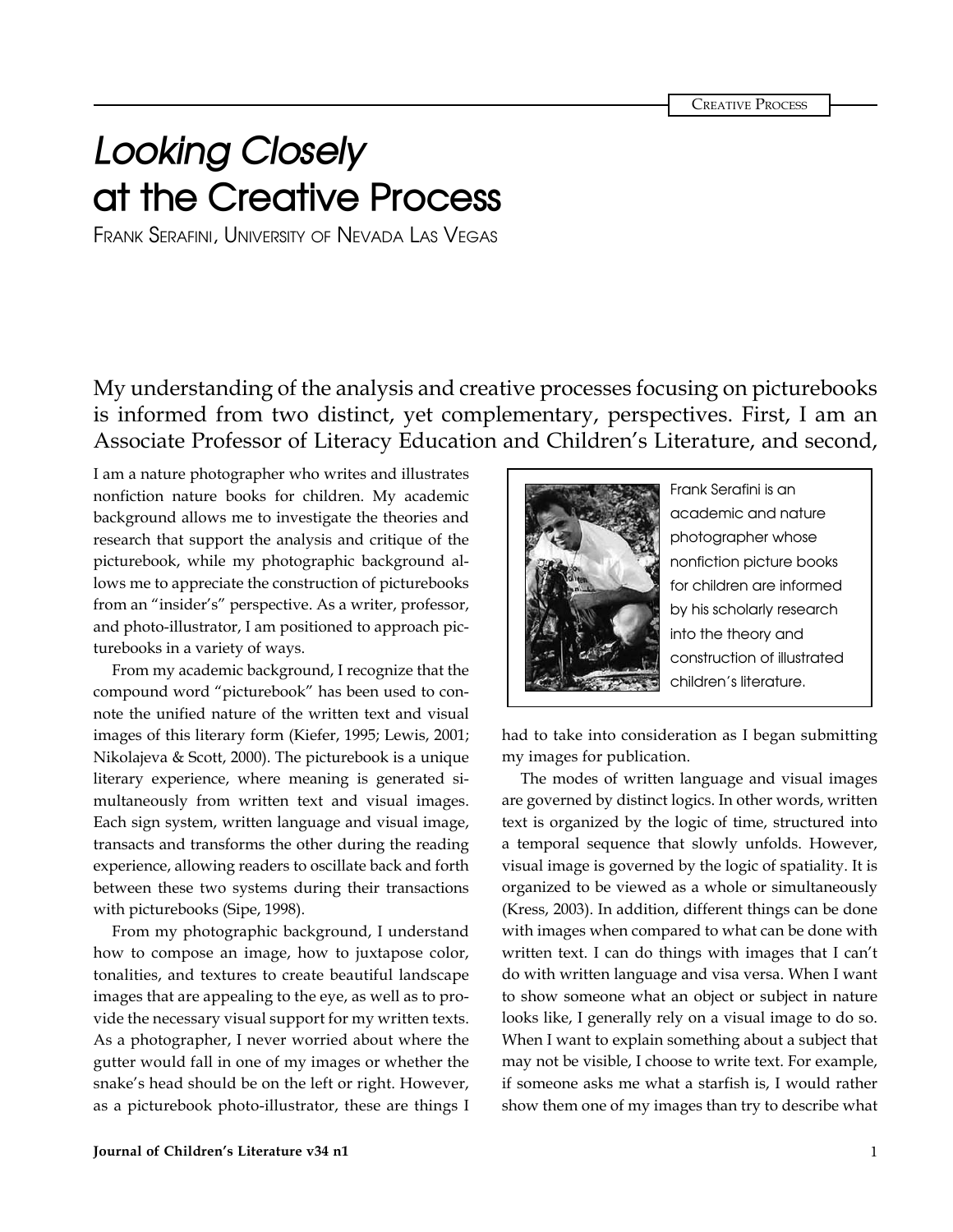the white pinchers along the back of a five-armed echinoderm are using written language.

The process of creating picturebooks requires adopting one of three stances; writing text to go with images, creating images to go with text, or envisioning the two simultaneously. I have found with the Looking Closely series of nonfiction picturebooks that I am publishing with Kids Can Press in Toronto, I have to adopt the third stance, considering both text and images simultaneously, in order to achieve my desired results. The Looking Closely books are termed "crop and reveal" picturebooks, where a partial section of an image is shown and readers are asked to guess what the object may be. On the subsequent page, a full spread image is revealed with a section of written text detailing more about the subject of the image.

Each book in the Looking Closely series started out by me selecting a particular natural feature or theme, for example, desert or rainforest. After deciding on the theme, I created a list of potential images. I call these lists my "shot lists." My shot lists are a wish list of images for each theme or natural feature I hope to capture or have already in my stock collection. In the field, I use this shot list as an observation and travel guide to help locate and focus on particular images.

Some images on the shot list were easier than others to capture. In fact, some images were already in my stock portfolio, in which case I wrote text to accompany them. A few images are easy to locate, while others require research, travel, some studio set up, or a little bit of luck. For example, I wanted an image of earthworms for *Looking Closely into the Garden*. You might think this would be rather easy. Unfortunately, I discovered there aren't many earthworms in Las Vegas. So on my trips to Nova Scotia and the coast of Maine, I wandered around several of the harbors asking tackle shops for earthworms. I didn't realize that most coastal fishermen use minnows, crawfish, and other fish as bait, and not worms. Eventually, I bought a box of earthworms and dumped them in my brother-in-law's garden and captured the image that I wanted for the book.

Another challenge was the format of the book which required me to include only horizontal images. That meant half of the images I had already collected, even if they contained the subject matter, would not work because they were vertical images. This requirement posed the biggest challenge for *Looking Closely through* 



*the Forest* because most of my forest and tree images were vertical—that's the best alignment for photographing trees.

After I had captured as many images as possible from my shot list, I selected a number of them to send to Karen Li, my editor at Kids Can Press. She and the photo editors reviewed the images and selected the ones that they thought would work best. I then used the list of their selections as a place to begin my research and writing. It was interesting how their selections were often different from the ones that were my favorite images. They were looking at the images as children's book editors, and I saw them from the eyes of a nature photographer.

Writing the language of the "guess-what-it-is page" was a collaborative effort. Because I was familiar with every image that was selected, it was difficult to stand back and guess what the cropped images looked like. I asked my nieces and nephews what they thought the objects might be, and then we circulated the images around the offices of Kids Can Press to see what the employees thought. The final text for these pages was a conglomeration of all these efforts.

The text on the reveal page began as research into the subject and a search for unique language or phrases to describe each image. Trying to write for an audience of young readers (ages 3-8) requires a different mindset than I use when writing for an audience of educators. Up to this point, I had been more comfortable writing for classroom teachers through my educational publica